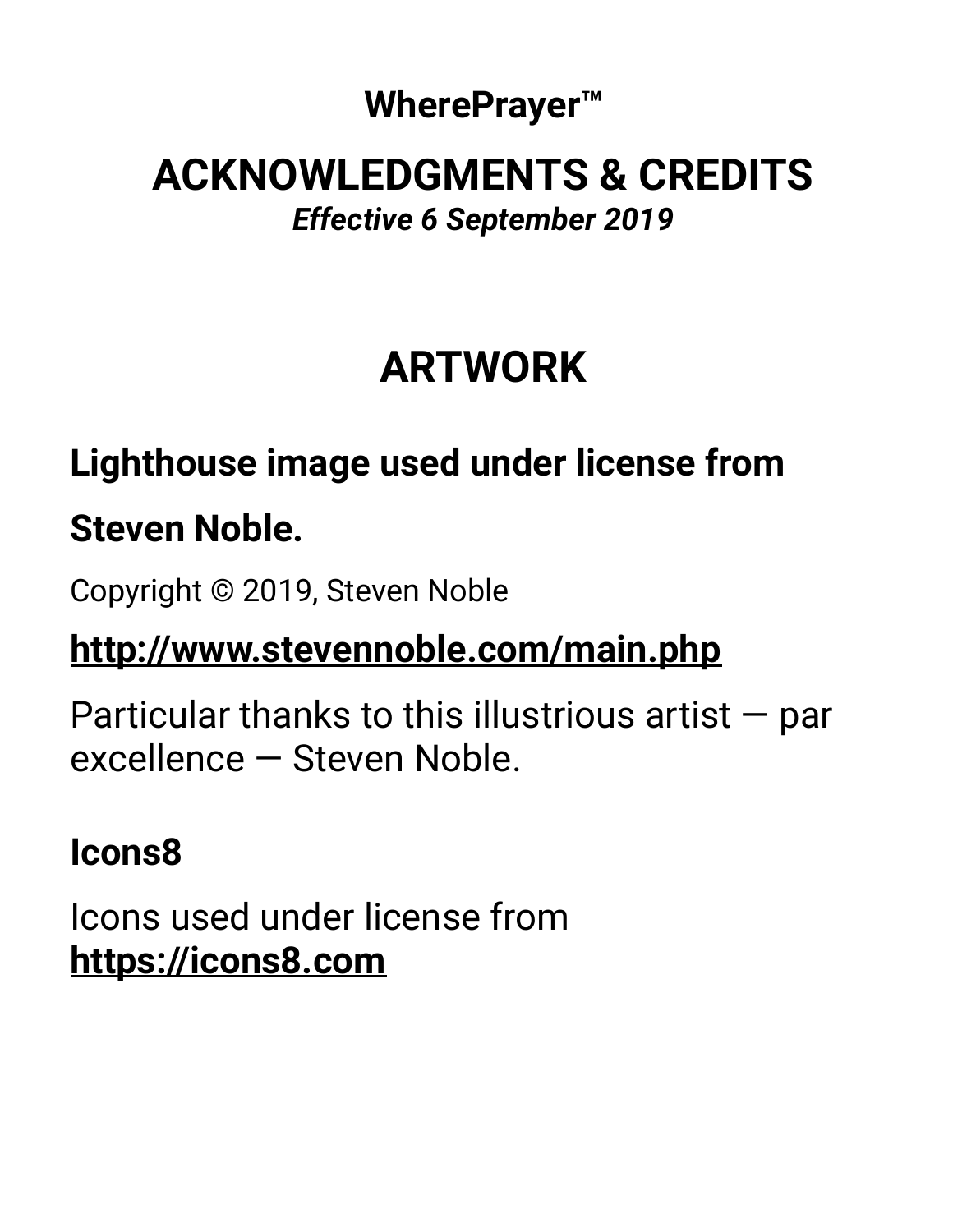## **Bigstock**

Images used under license from **<https://www.bigstockphoto.com>**

#### **CanStockPhoto**

Images used under license from **<https://www.canstockphoto.com>**

#### **Dreamstime**

Images used under license from **<https://www.dreamstime.com>**

#### **GoodFreePhotos**

High-quality public domain photos from **<https://www.goodfreephotos.com/>**

### **Shutterstock**

Images used under license from **<https://www.shutterstock.com>**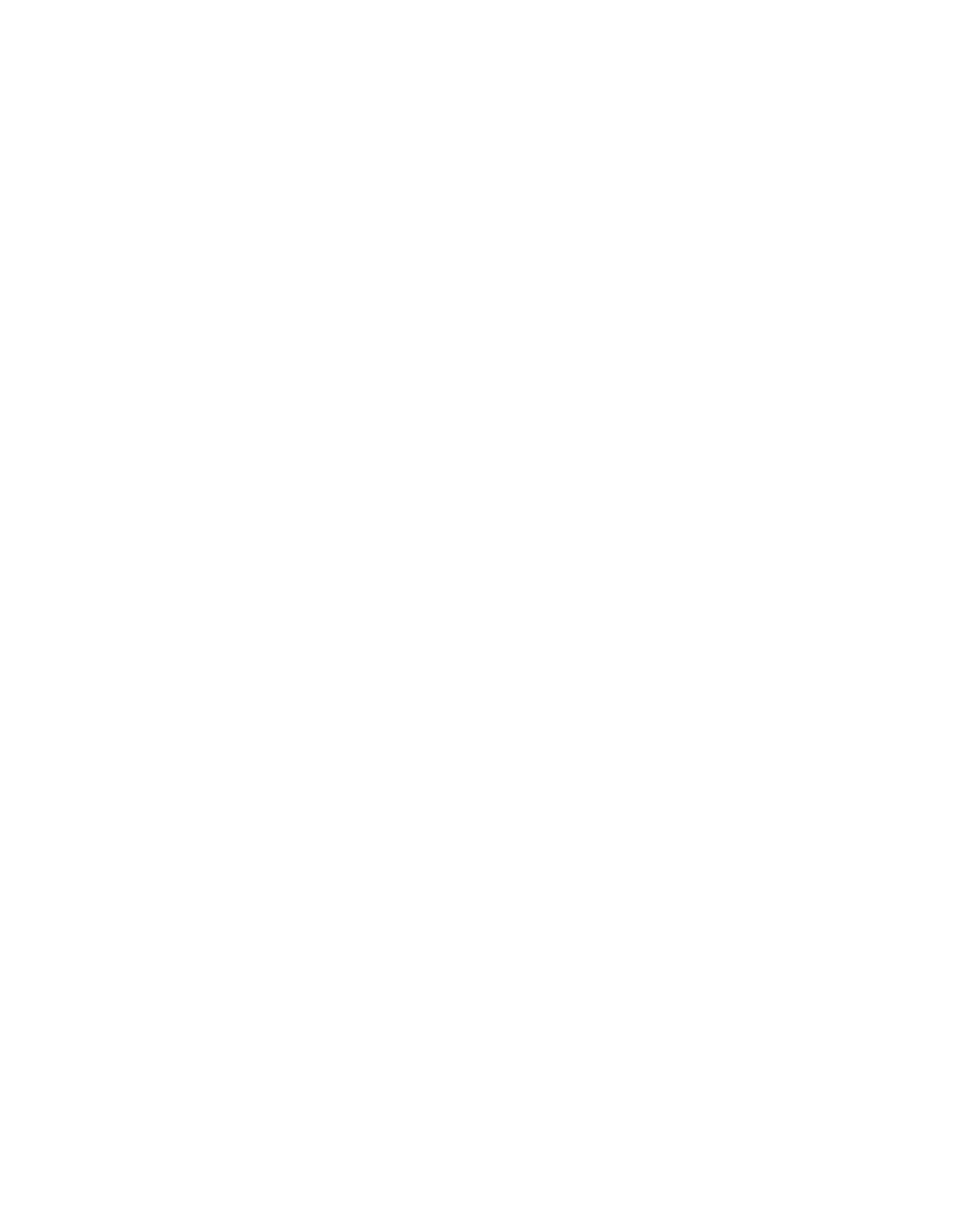# **SOURCE CODE**

## **Animated Tab Bar**

Copyright © 2014, Ramotion

Permission is hereby granted, free of charge, to any person obtaining a copy of this software and associated documentation files (the "Software"), to deal in the Software without restriction, including without limitation the rights to use, copy, modify, merge, publish, distribute, sublicense, and/or sell copies of the Software, and to permit persons to whom the Software is furnished to do so, subject to the following conditions:

The above copyright notice and this permission notice shall be included in all copies or substantial portions of the Software.

THE SOFTWARE IS PROVIDED "AS IS", WITHOUT WARRANTY OF ANY KIND, EXPRESS OR IMPLIED,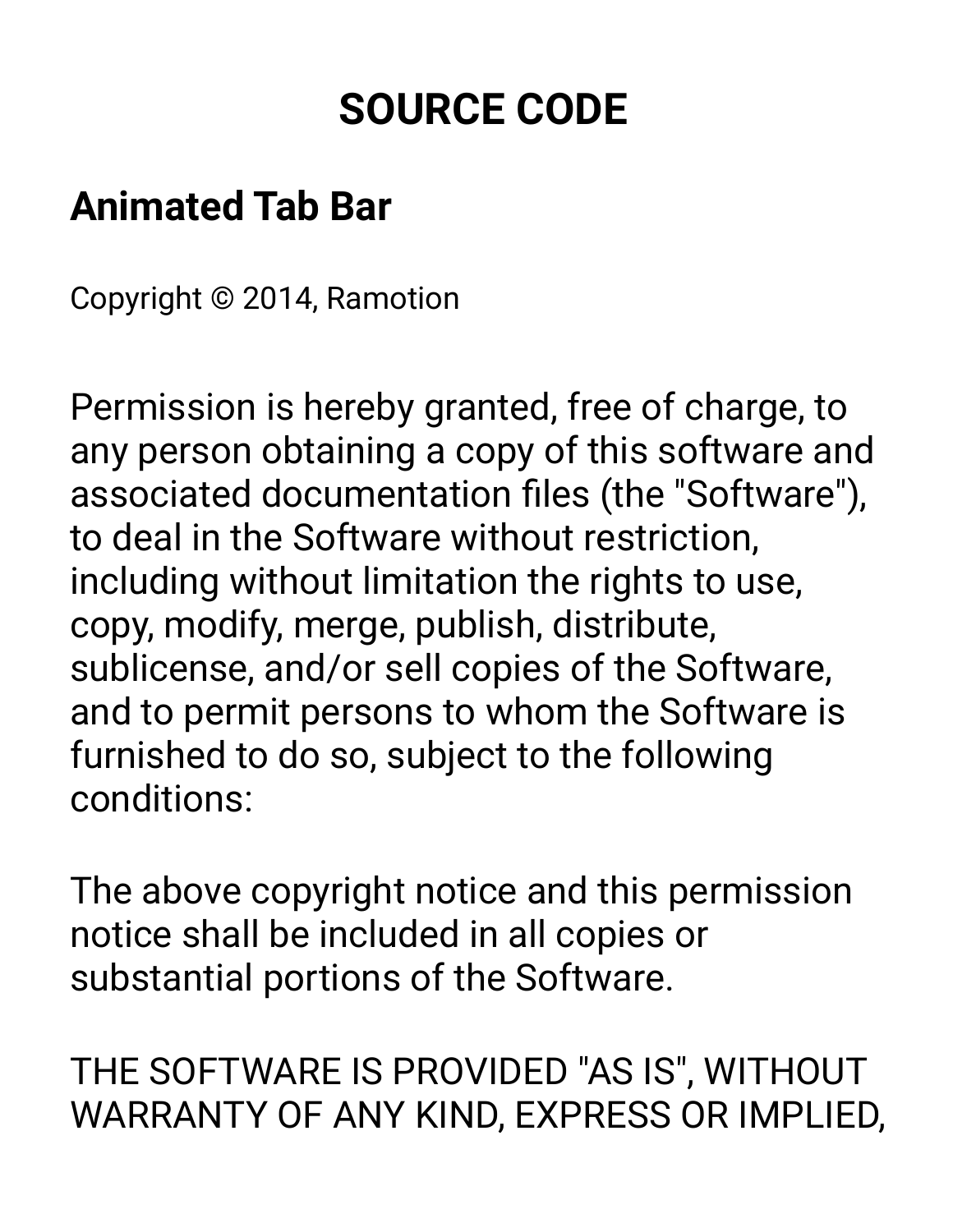INCLUDING BUT NOT LIMITED TO THE WARRANTIES OF MERCHANTABILITY, FITNESS FOR A PARTICULAR PURPOSE AND NONINFRINGEMENT. IN NO EVENT SHALL THE AUTHORS OR COPYRIGHT HOLDERS BE LIABLE FOR ANY CLAIM, DAMAGES OR OTHER LIABILITY, WHETHER IN AN ACTION OF CONTRACT, TORT OR OTHERWISE, ARISING FROM, OUT OF OR IN CONNECTION WITH THE SOFTWARE OR THE USE OR OTHER DEALINGS IN THE SOFTWARE.

**--------------------------------------------------** 

### **Differ**

Copyright © 2017, Tony Arnold

Permission is hereby granted, free of charge, to any person obtaining a copy of this software and associated documentation files (the "Software"), to deal in the Software without restriction, including without limitation the rights to use, copy, modify, merge, publish, distribute,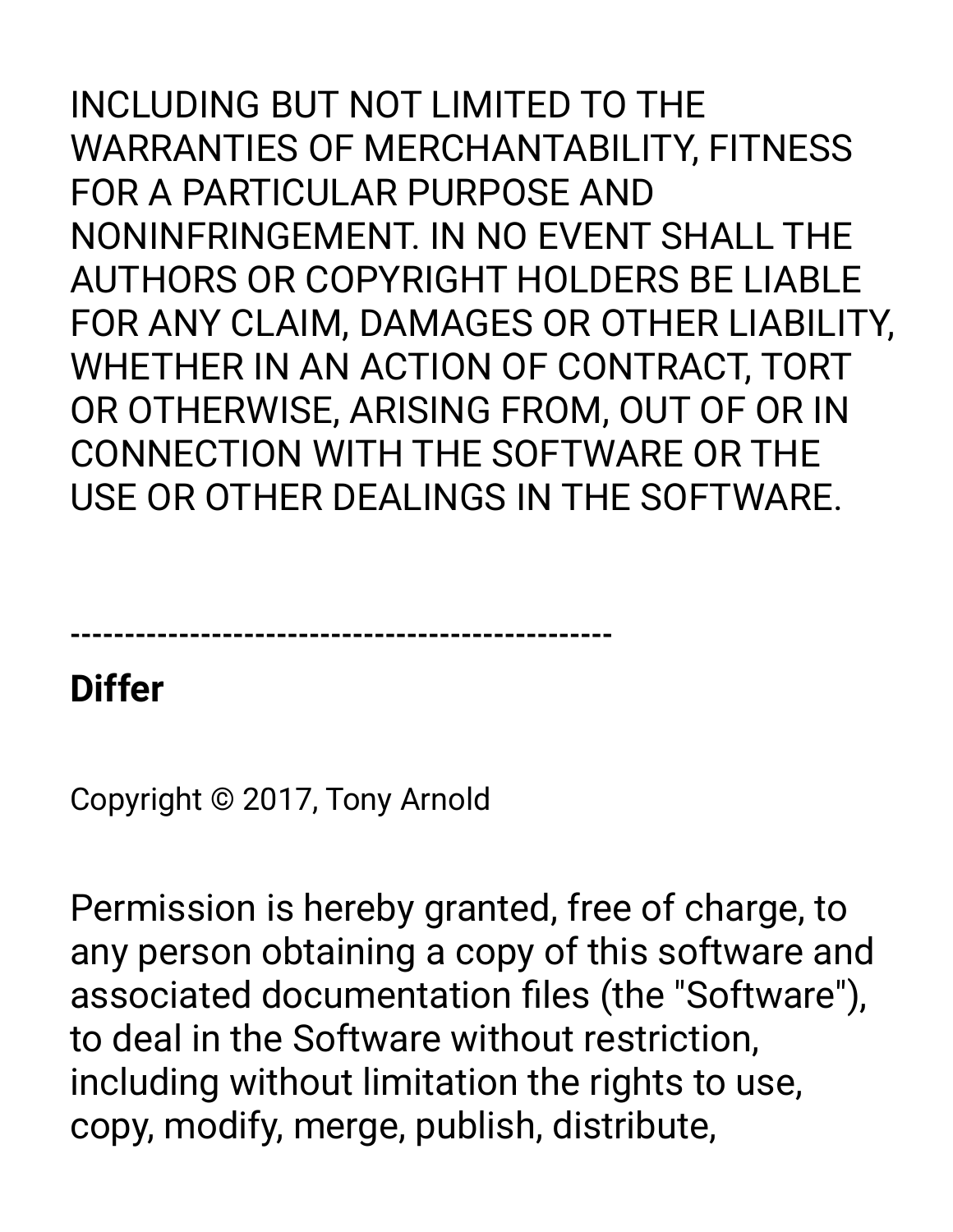sublicense, and/or sell copies of the Software, and to permit persons to whom the Software is furnished to do so, subject to the following conditions:

The above copyright notice and this permission notice shall be included in all copies or substantial portions of the Software.

THE SOFTWARE IS PROVIDED "AS IS", WITHOUT WARRANTY OF ANY KIND, EXPRESS OR IMPLIED, INCLUDING BUT NOT LIMITED TO THE WARRANTIES OF MERCHANTABILITY, FITNESS FOR A PARTICULAR PURPOSE AND NONINFRINGEMENT. IN NO EVENT SHALL THE AUTHORS OR COPYRIGHT HOLDERS BE LIABLE FOR ANY CLAIM, DAMAGES OR OTHER LIABILITY, WHETHER IN AN ACTION OF CONTRACT, TORT OR OTHERWISE, ARISING FROM, OUT OF OR IN CONNECTION WITH THE SOFTWARE OR THE USE OR OTHER DEALINGS IN THE SOFTWARE.

**--------------------------------------------------**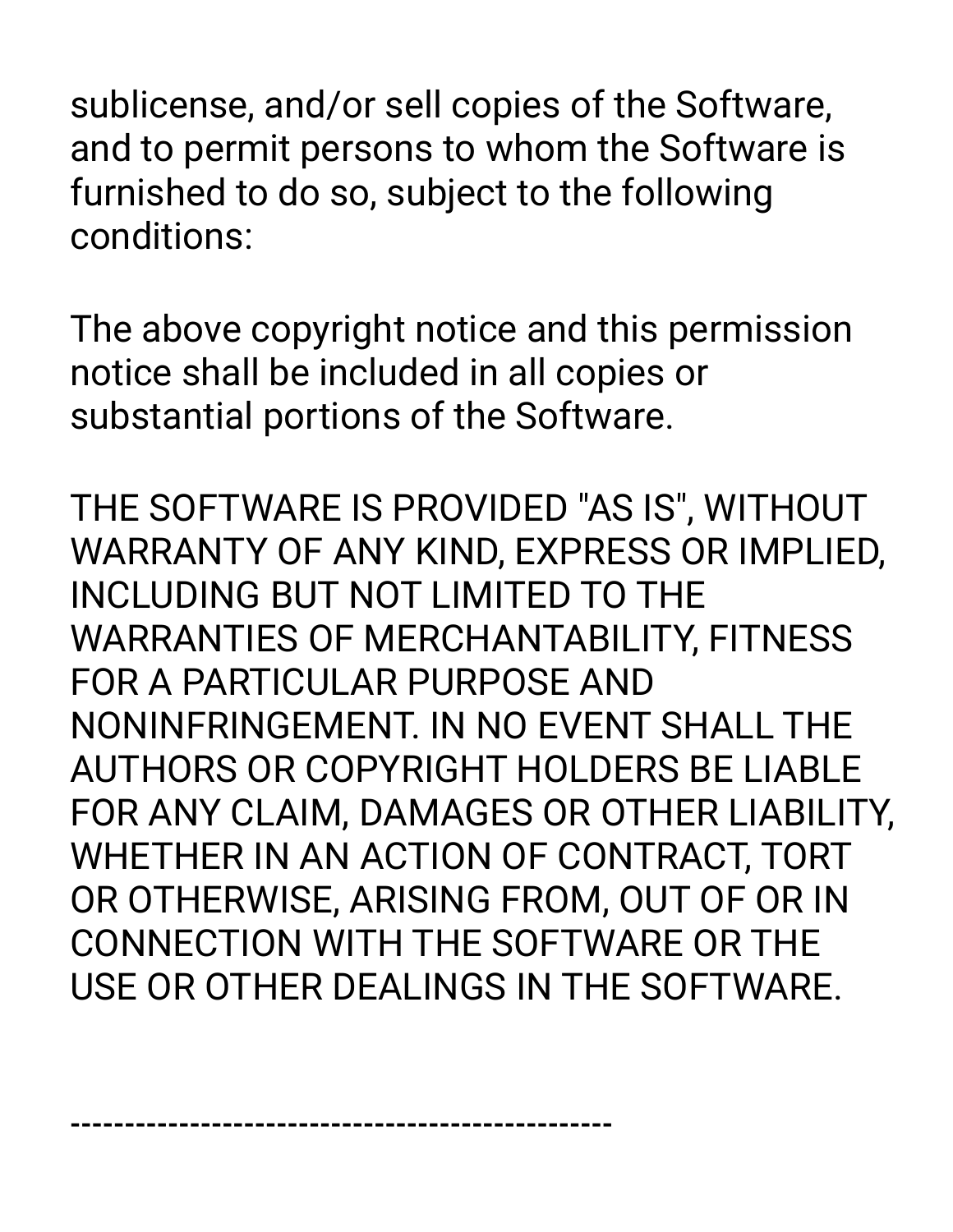## **IQKeyboardManager**

Copyright © 2013 - 2017, Iftekhar Qurashi

Permission is hereby granted, free of charge, to any person obtaining a copy of this software and associated documentation files (the "Software"), to deal in the Software without restriction, including without limitation the rights to use, copy, modify, merge, publish, distribute, sublicense, and/or sell copies of the Software, and to permit persons to whom the Software is furnished to do so, subject to the following conditions:

The above copyright notice and this permission notice shall be included in all copies or substantial portions of the Software.

THE SOFTWARE IS PROVIDED "AS IS", WITHOUT WARRANTY OF ANY KIND, EXPRESS OR IMPLIED, INCLUDING BUT NOT LIMITED TO THE WARRANTIES OF MERCHANTABILITY, FITNESS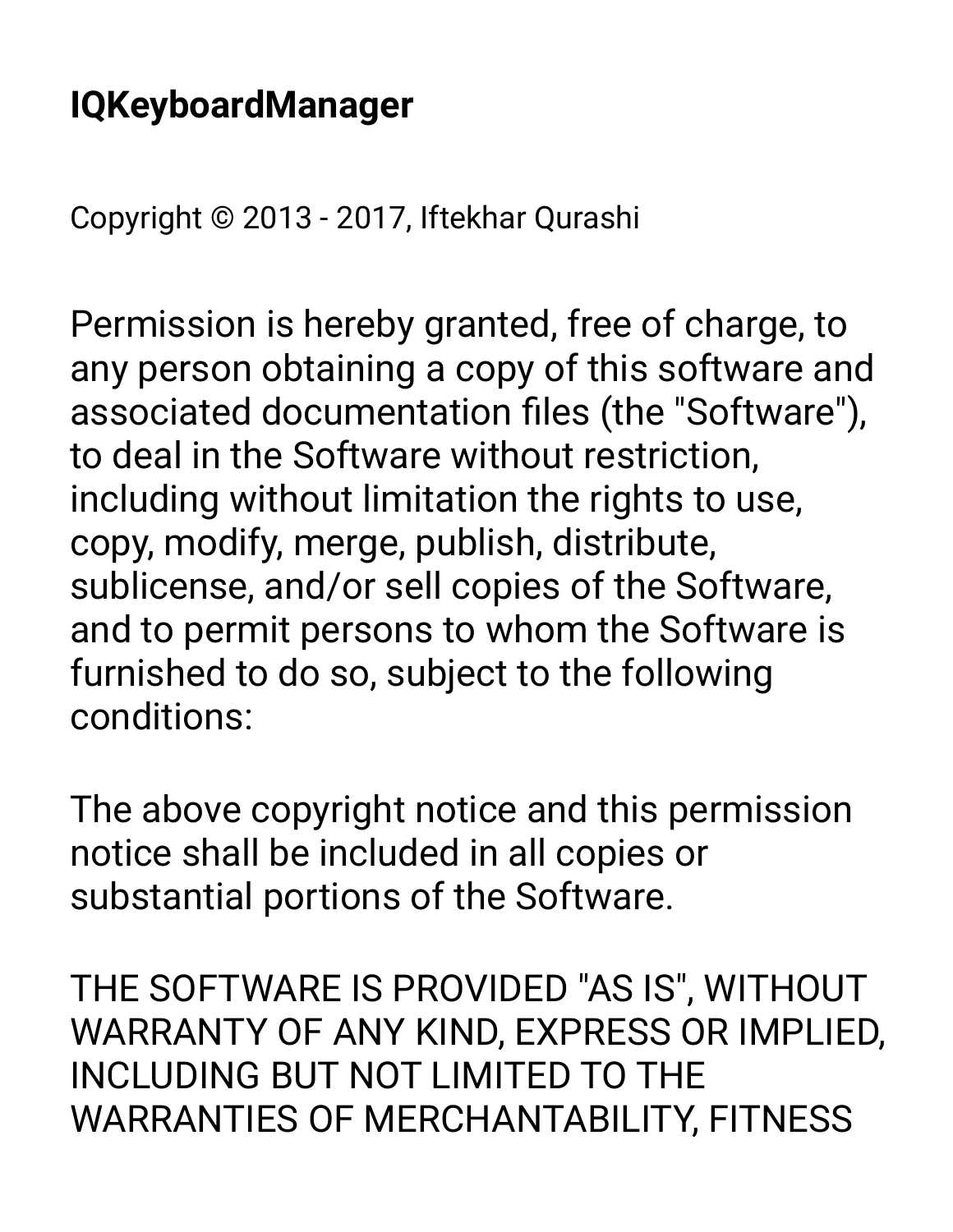FOR A PARTICULAR PURPOSE AND NONINFRINGEMENT. IN NO EVENT SHALL THE AUTHORS OR COPYRIGHT HOLDERS BE LIABLE FOR ANY CLAIM, DAMAGES OR OTHER LIABILITY, WHETHER IN AN ACTION OF CONTRACT, TORT OR OTHERWISE, ARISING FROM, OUT OF OR IN CONNECTION WITH THE SOFTWARE OR THE USE OR OTHER DEALINGS IN THE SOFTWARE.

## **JGProgressHUD**

Copyright © 2014 - 2017, Jonas Gessner

**--------------------------------------------------** 

Permission is hereby granted, free of charge, to any person obtaining a copy of this software and associated documentation files (the "Software"), to deal in the Software without restriction, including without limitation the rights to use, copy, modify, merge, publish, distribute, sublicense, and/or sell copies of the Software, and to permit persons to whom the Software is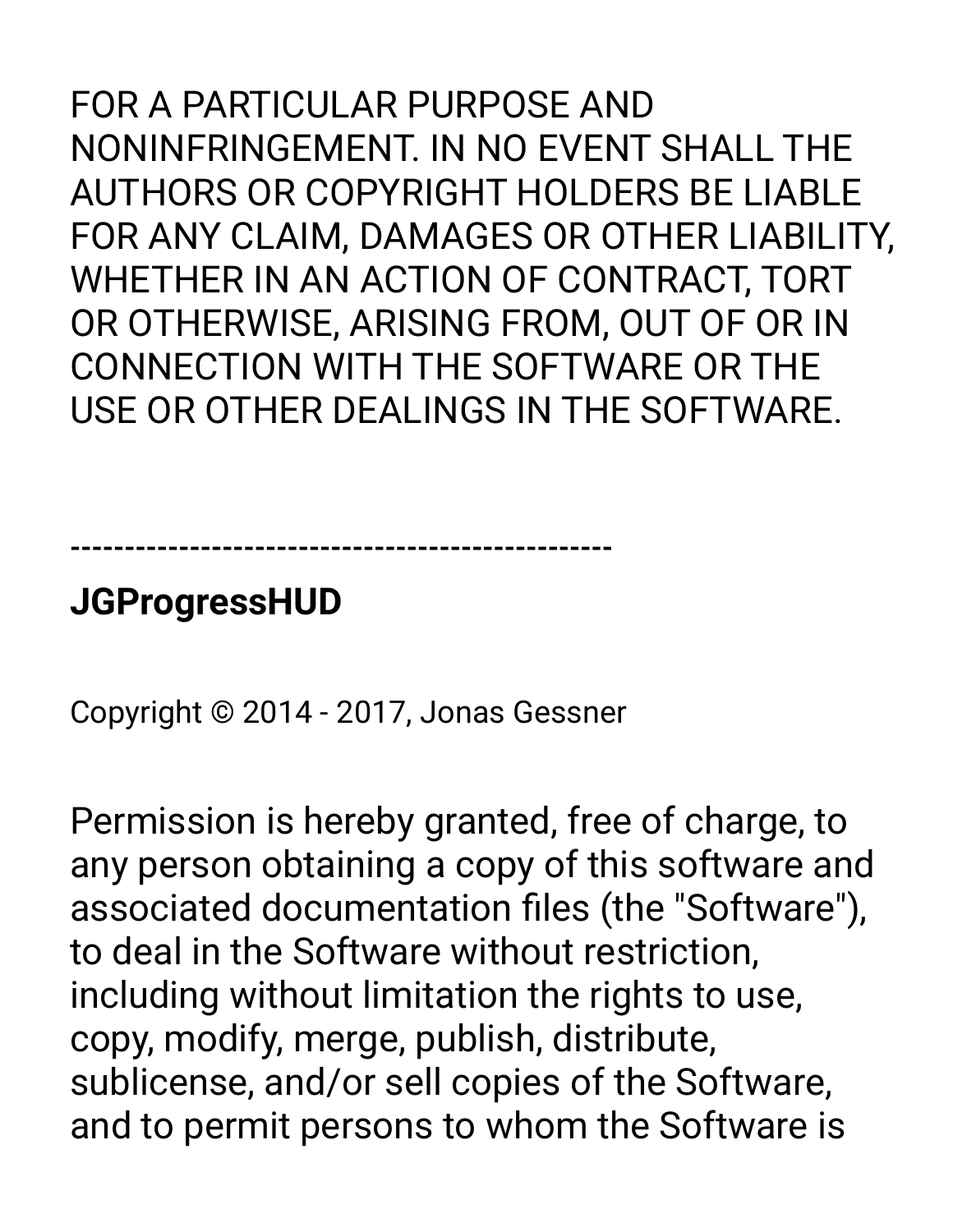furnished to do so, subject to the following conditions:

The above copyright notice and this permission notice shall be included in all copies or substantial portions of the Software.

THE SOFTWARE IS PROVIDED "AS IS", WITHOUT WARRANTY OF ANY KIND, EXPRESS OR IMPLIED, INCLUDING BUT NOT LIMITED TO THE WARRANTIES OF MERCHANTABILITY, FITNESS FOR A PARTICULAR PURPOSE AND NONINFRINGEMENT. IN NO EVENT SHALL THE AUTHORS OR COPYRIGHT HOLDERS BE LIABLE FOR ANY CLAIM, DAMAGES OR OTHER LIABILITY, WHETHER IN AN ACTION OF CONTRACT, TORT OR OTHERWISE, ARISING FROM, OUT OF OR IN CONNECTION WITH THE SOFTWARE OR THE USE OR OTHER DEALINGS IN THE SOFTWARE.

**--------------------------------------------------** 

**ReactiveCocoa & ReactiveSwift**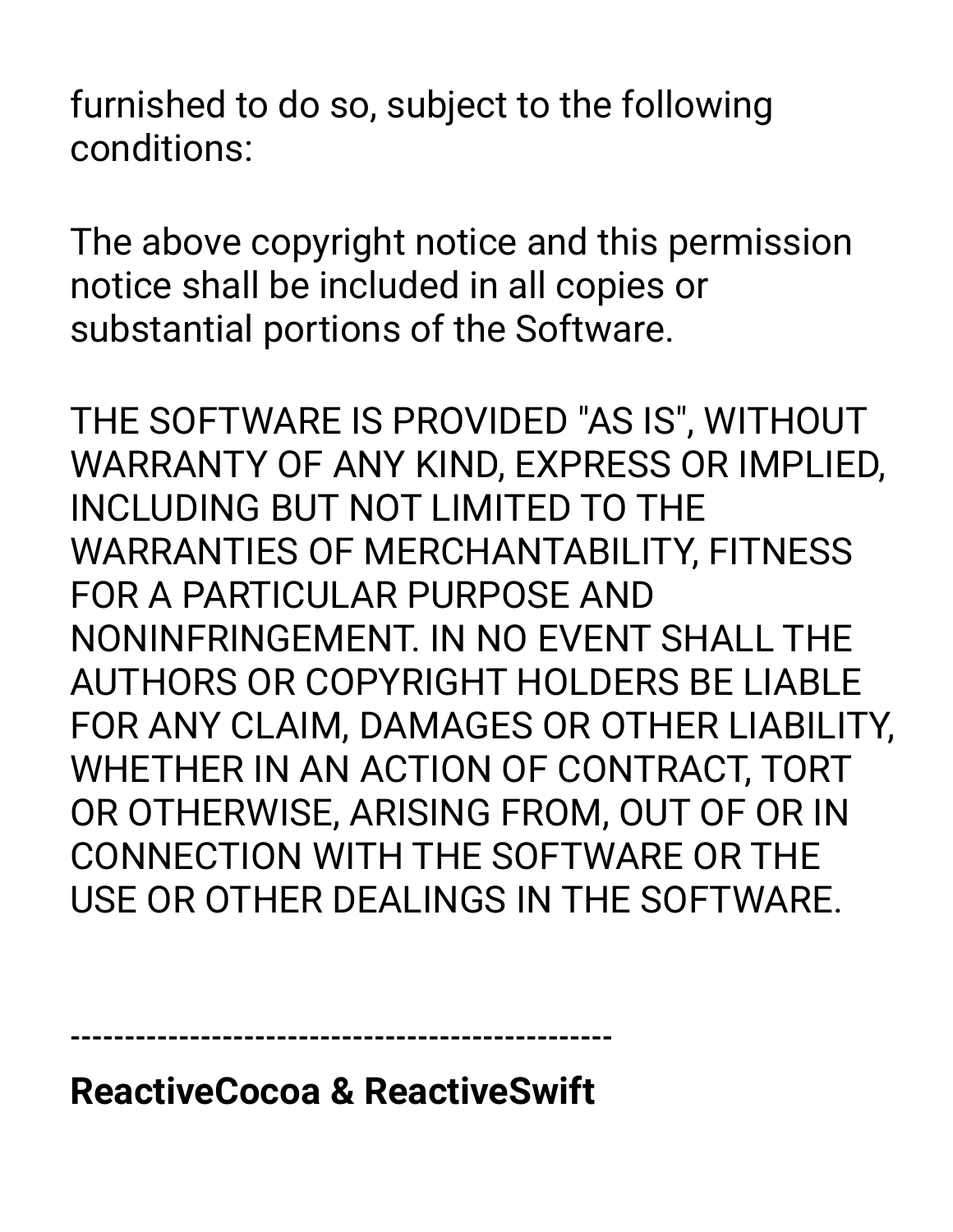Copyright © 2012 - 2016, GitHub, Inc. All rights reserved.

Permission is hereby granted, free of charge, to any person obtaining a copy of this software and associated documentation files (the "Software"), to deal in the Software without restriction, including without limitation the rights to use, copy, modify, merge, publish, distribute, sublicense, and/or sell copies of the Software, and to permit persons to whom the Software is furnished to do so, subject to the following conditions:

The above copyright notice and this permission notice shall be included in all copies or substantial portions of the Software.

THE SOFTWARE IS PROVIDED "AS IS", WITHOUT WARRANTY OF ANY KIND, EXPRESS OR IMPLIED, INCLUDING BUT NOT LIMITED TO THE WARRANTIES OF MERCHANTABILITY, FITNESS FOR A PARTICULAR PURPOSE AND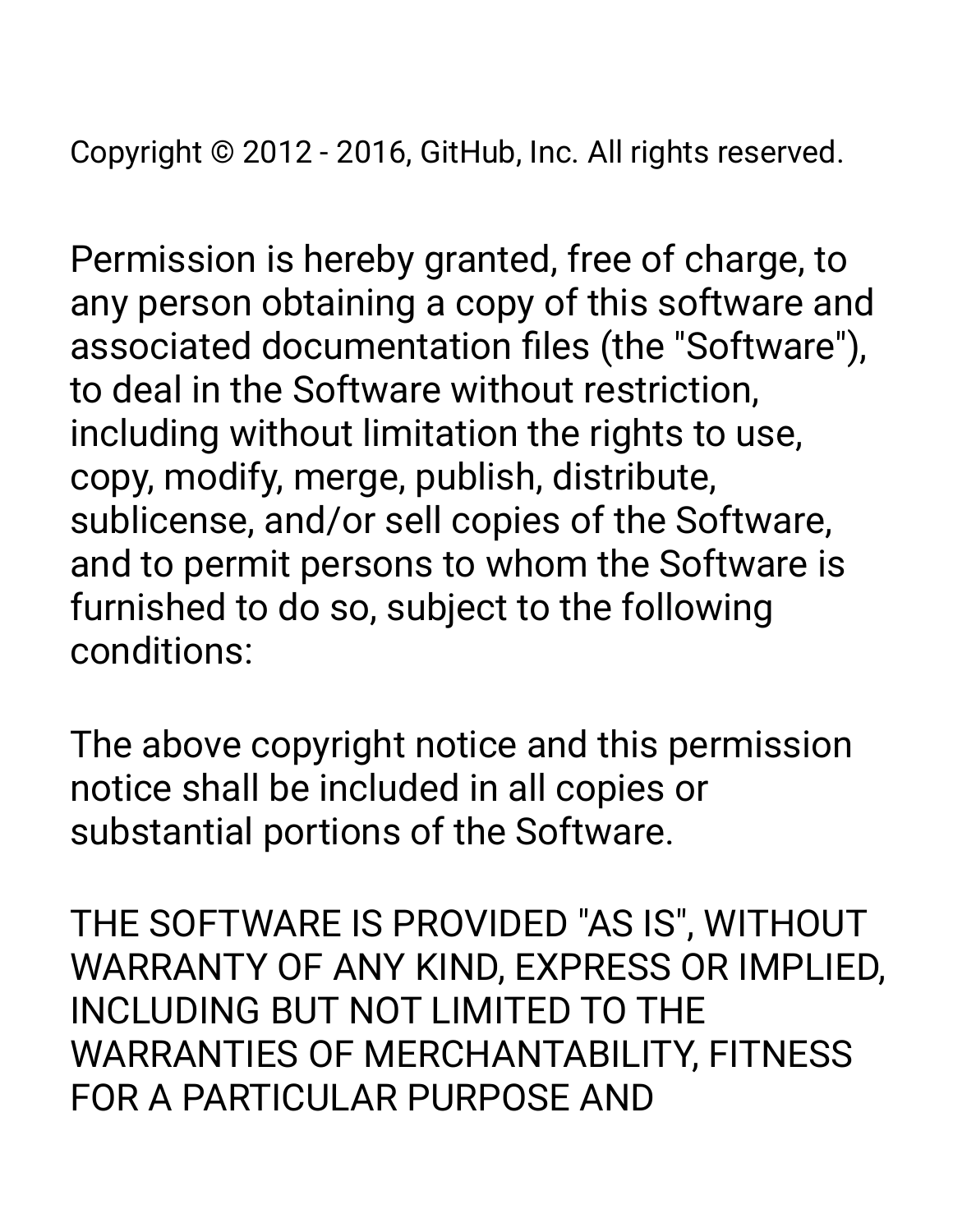NONINFRINGEMENT. IN NO EVENT SHALL THE AUTHORS OR COPYRIGHT HOLDERS BE LIABLE FOR ANY CLAIM, DAMAGES OR OTHER LIABILITY, WHETHER IN AN ACTION OF CONTRACT, TORT OR OTHERWISE, ARISING FROM, OUT OF OR IN CONNECTION WITH THE SOFTWARE OR THE USE OR OTHER DEALINGS IN THE SOFTWARE.

**--------------------------------------------------** 

**RealmSwift** 

Copyright © 2011 - 2017, Realm Inc. All rights reserved.

THIS SOFTWARE IS PROVIDED BY THE COPYRIGHT HOLDERS AND CONTRIBUTORS "AS IS" AND ANY EXPRESS OR IMPLIED WARRANTIES, INCLUDING, BUT NOT LIMITED TO, THE IMPLIED WARRANTIES OF MERCHANTABILITY AND FITNESS FOR A PARTICULAR PURPOSE ARE DISCLAIMED. IN NO EVENT SHALL THE COPYRIGHT HOLDER OR CONTRIBUTORS BE LIABLE FOR ANY DIRECT,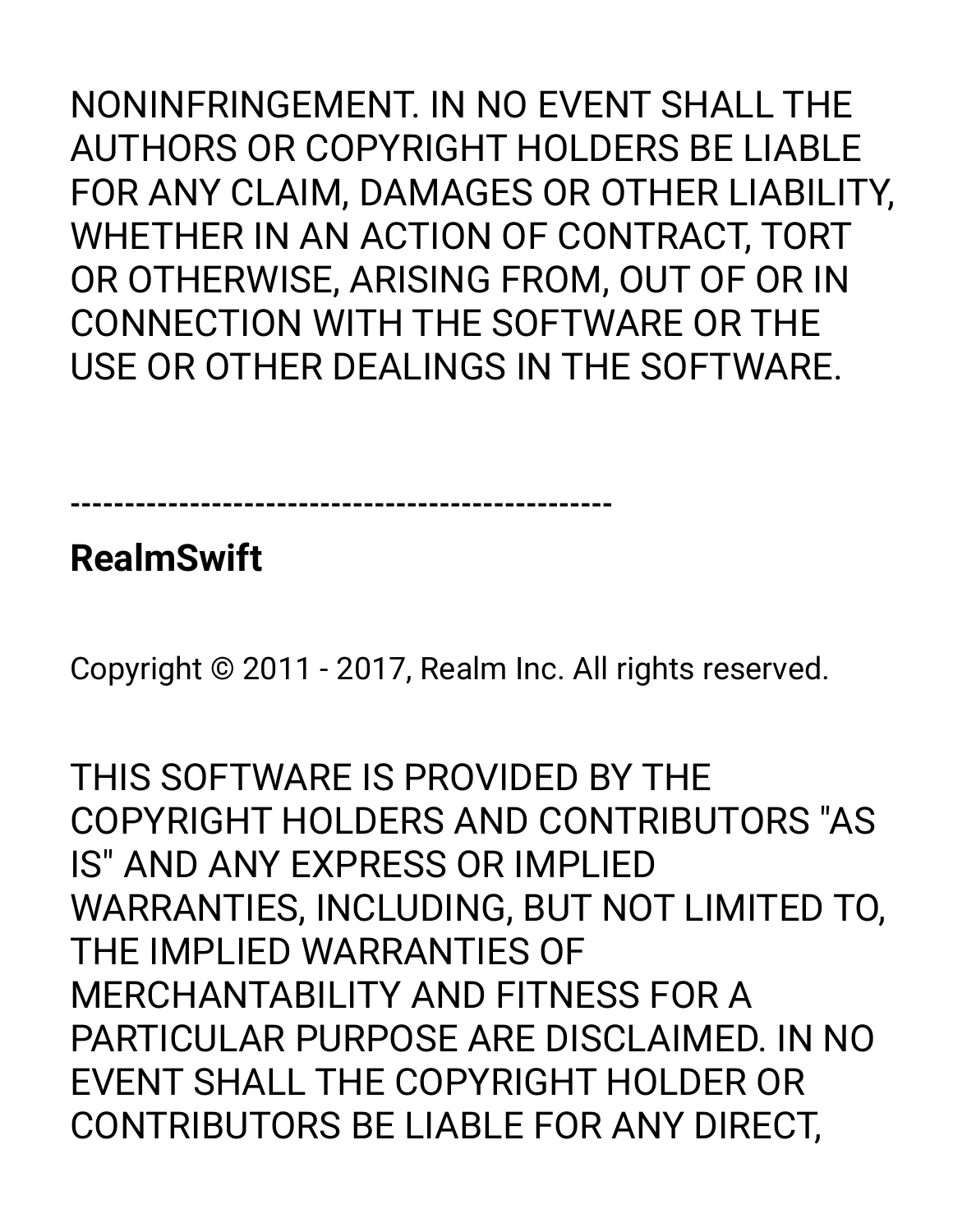INDIRECT, INCIDENTAL, SPECIAL, EXEMPLARY, OR CONSEQUENTIAL DAMAGES (INCLUDING, BUT NOT LIMITED TO, PROCUREMENT OF SUBSTITUTE GOODS OR SERVICES; LOSS OF USE, DATA, OR PROFITS; OR BUSINESS INTERRUPTION) HOWEVER CAUSED AND ON ANY THEORY OF LIABILITY, WHETHER IN CONTRACT, STRICT LIABILITY, OR TORT (INCLUDING NEGLIGENCE OR OTHERWISE) ARISING IN ANY WAY OUT OF THE USE OF THIS SOFTWARE, EVEN IF ADVISED OF THE POSSIBILITY OF SUCH DAMAGE.

**--------------------------------------------------** 

**ScaledFont** 

Copyright © 2017 Keith Harrison. All rights reserved.

Created by Keith Harrison **<https://useyourloaf.com>**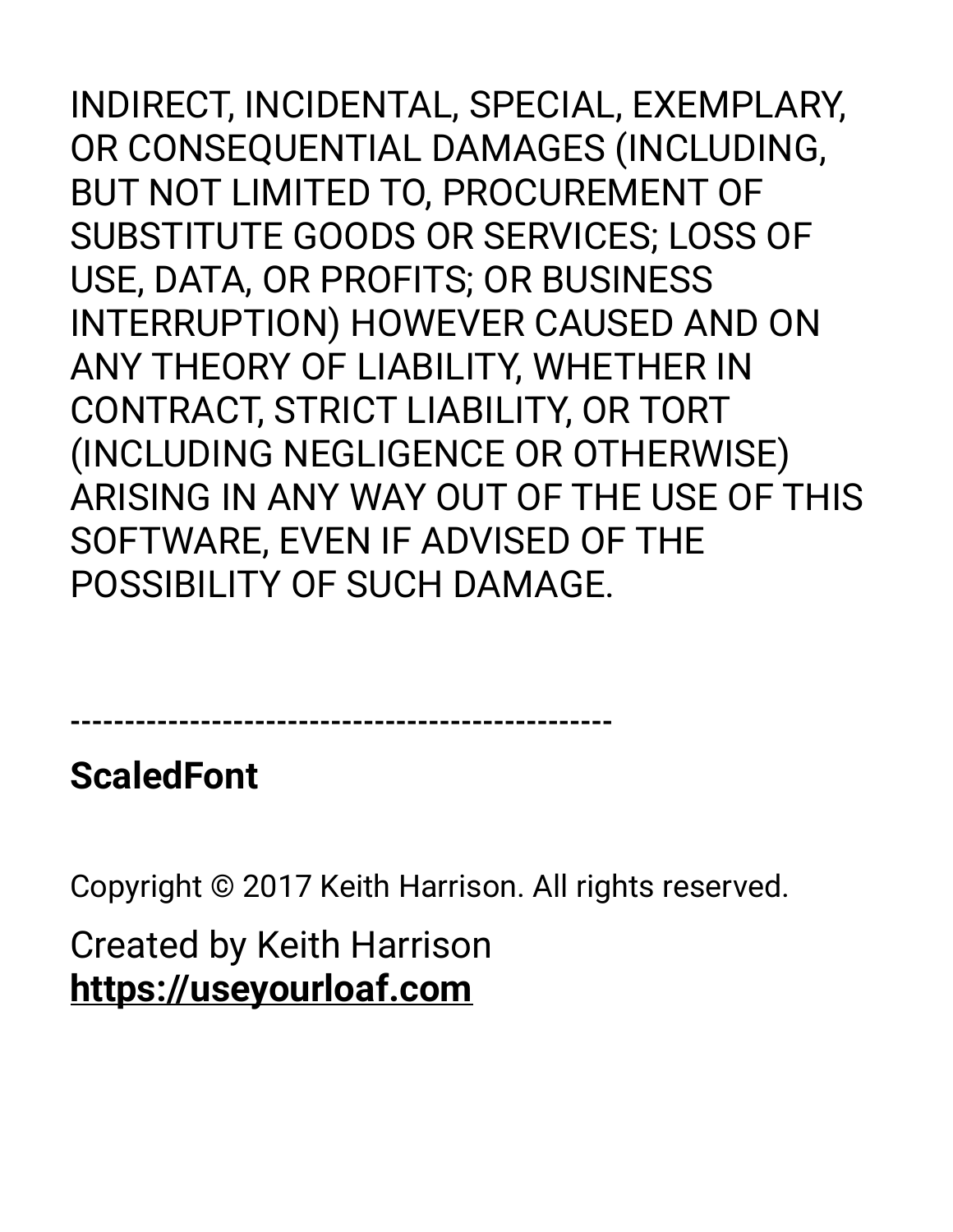Redistribution and use in source and binary forms, with or without modification, are permitted provided that the following conditions are met:

1. Redistributions of source code must retain the above copyright notice, this list of conditions and the following disclaimer.

2. Redistributions in binary form must reproduce the above copyright notice, this list of conditions and the following disclaimer in the documentation and/or other materials provided with the distribution.

3. Neither the name of the copyright holder nor the names of its contributors may be used to endorse or promote products derived from this software without specific prior written permission.

THIS SOFTWARE IS PROVIDED BY THE COPYRIGHT HOLDERS AND CONTRIBUTORS "AS IS" AND ANY EXPRESS OR IMPLIED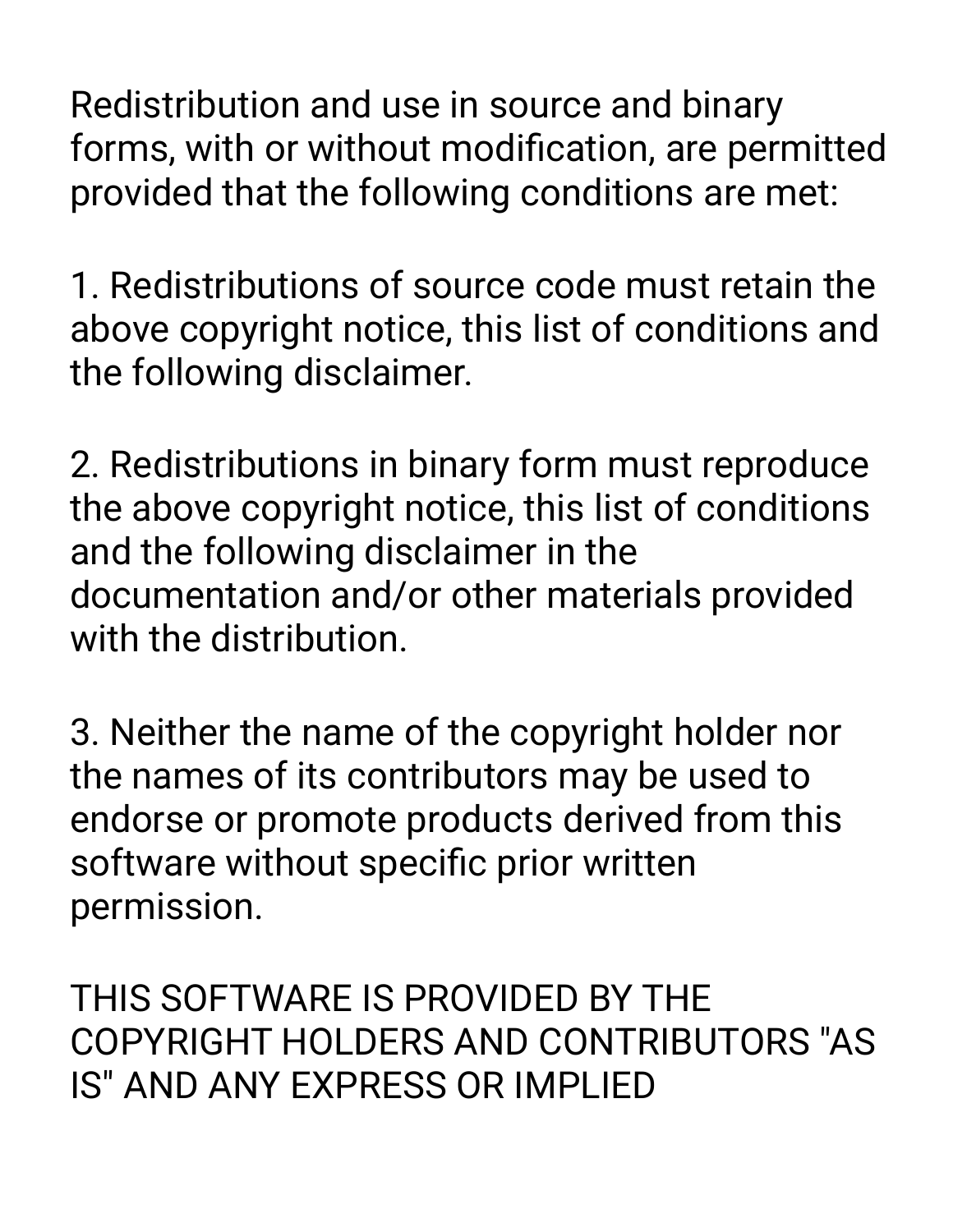WARRANTIES, INCLUDING, BUT NOT LIMITED TO, THE IMPLIED WARRANTIES OF MERCHANTABILITY AND FITNESS FOR A PARTICULAR PURPOSE ARE DISCLAIMED. IN NO EVENT SHALL THE COPYRIGHT HOLDER OR CONTRIBUTORS BE LIABLE FOR ANY DIRECT, INDIRECT, INCIDENTAL, SPECIAL, EXEMPLARY, OR CONSEQUENTIAL DAMAGES (INCLUDING, BUT NOT LIMITED TO, PROCUREMENT OF SUBSTITUTE GOODS OR SERVICES; LOSS OF USE, DATA, OR PROFITS; OR BUSINESS INTERRUPTION) HOWEVER CAUSED AND ON ANY THEORY OF LIABILITY, WHETHER IN CONTRACT, STRICT LIABILITY, OR TORT (INCLUDING NEGLIGENCE OR OTHERWISE) ARISING IN ANY WAY OUT OF THE USE OF THIS SOFTWARE, EVEN IF ADVISED OF THE POSSIBILITY OF SUCH DAMAGE.

**--------------------------------------------------** 

**SwiftRichString**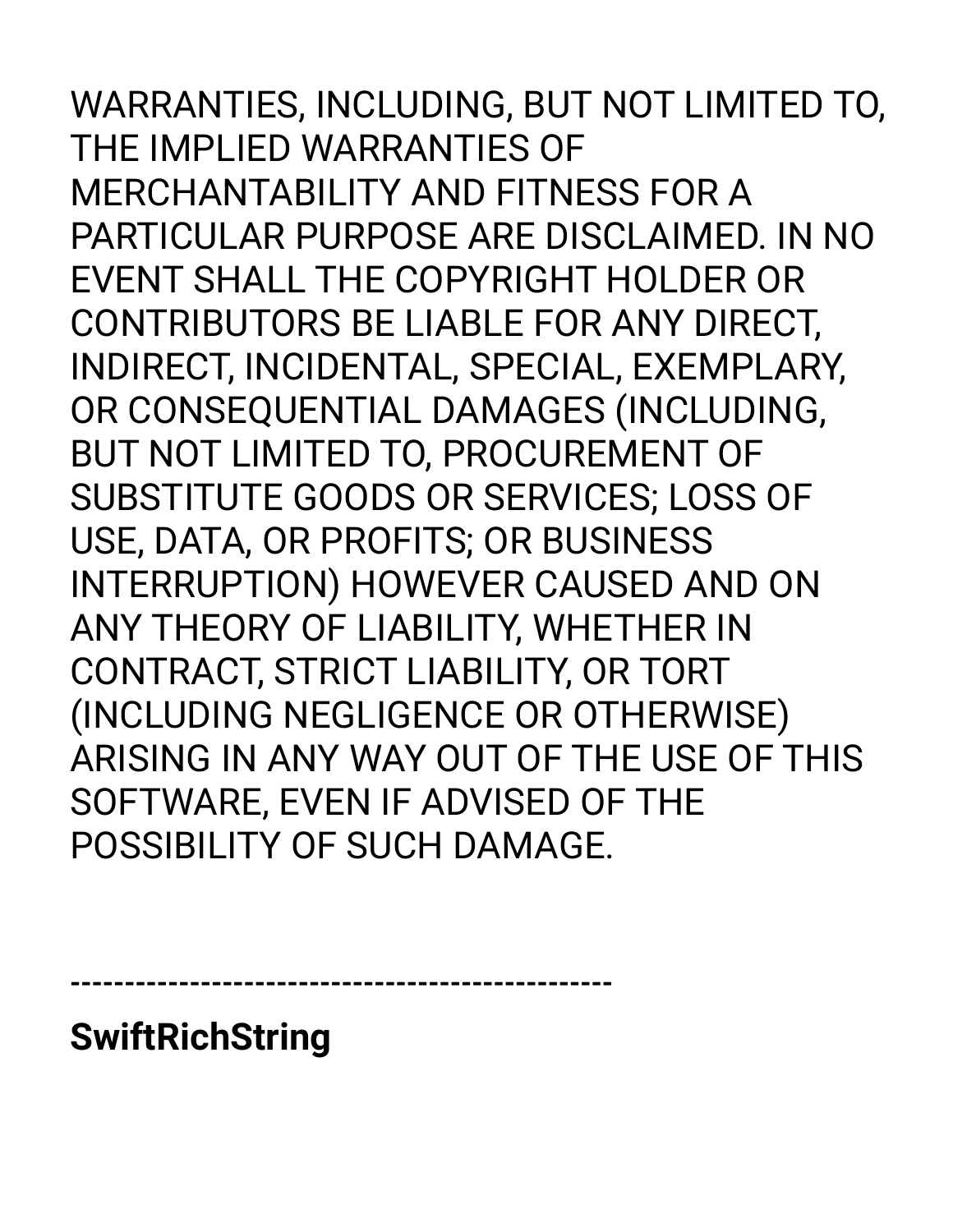Permission is hereby granted, free of charge, to any person obtaining a copy of this software and associated documentation files (the "Software"), to deal in the Software without restriction, including without limitation the rights to use, copy, modify, merge, publish, distribute, sublicense, and/or sell copies of the Software, and to permit persons to whom the Software is furnished to do so, subject to the following conditions:

The above copyright notice and this permission notice shall be included in all copies or substantial portions of the Software.

THE SOFTWARE IS PROVIDED "AS IS", WITHOUT WARRANTY OF ANY KIND, EXPRESS OR IMPLIED, INCLUDING BUT NOT LIMITED TO THE WARRANTIES OF MERCHANTABILITY, FITNESS FOR A PARTICULAR PURPOSE AND NONINFRINGEMENT. IN NO EVENT SHALL THE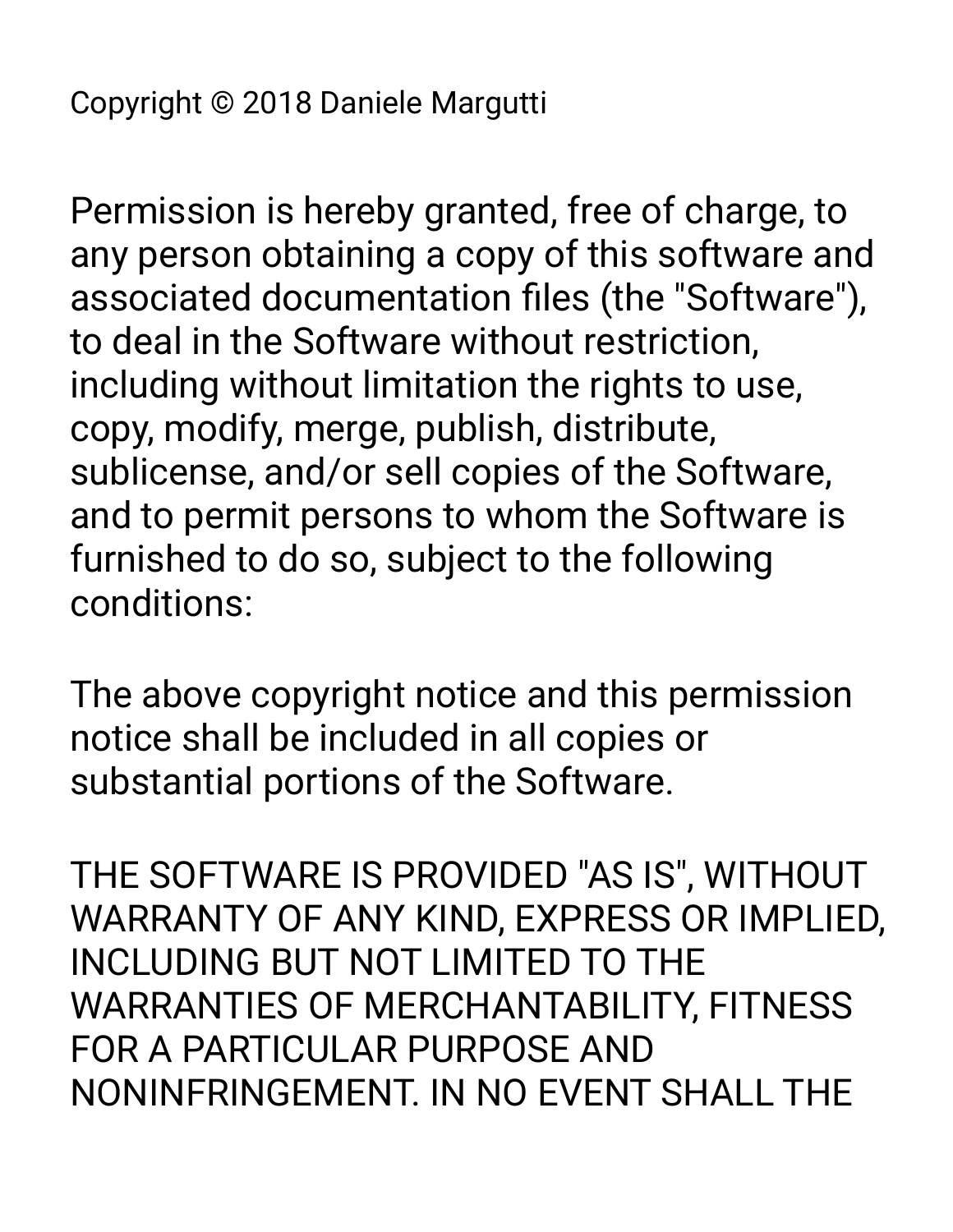AUTHORS OR COPYRIGHT HOLDERS BE LIABLE FOR ANY CLAIM, DAMAGES OR OTHER LIABILITY, WHETHER IN AN ACTION OF CONTRACT, TORT OR OTHERWISE, ARISING FROM, OUT OF OR IN CONNECTION WITH THE SOFTWARE OR THE USE OR OTHER DEALINGS IN THE SOFTWARE.

## **Swinject & SwinjectStoryboard**

**--------------------------------------------------** 

Copyright © 2015, Swinject Contributors

Permission is hereby granted, free of charge, to any person obtaining a copy of this software and associated documentation files (the "Software"), to deal in the Software without restriction, including without limitation the rights to use, copy, modify, merge, publish, distribute, sublicense, and/or sell copies of the Software, and to permit persons to whom the Software is furnished to do so, subject to the following conditions: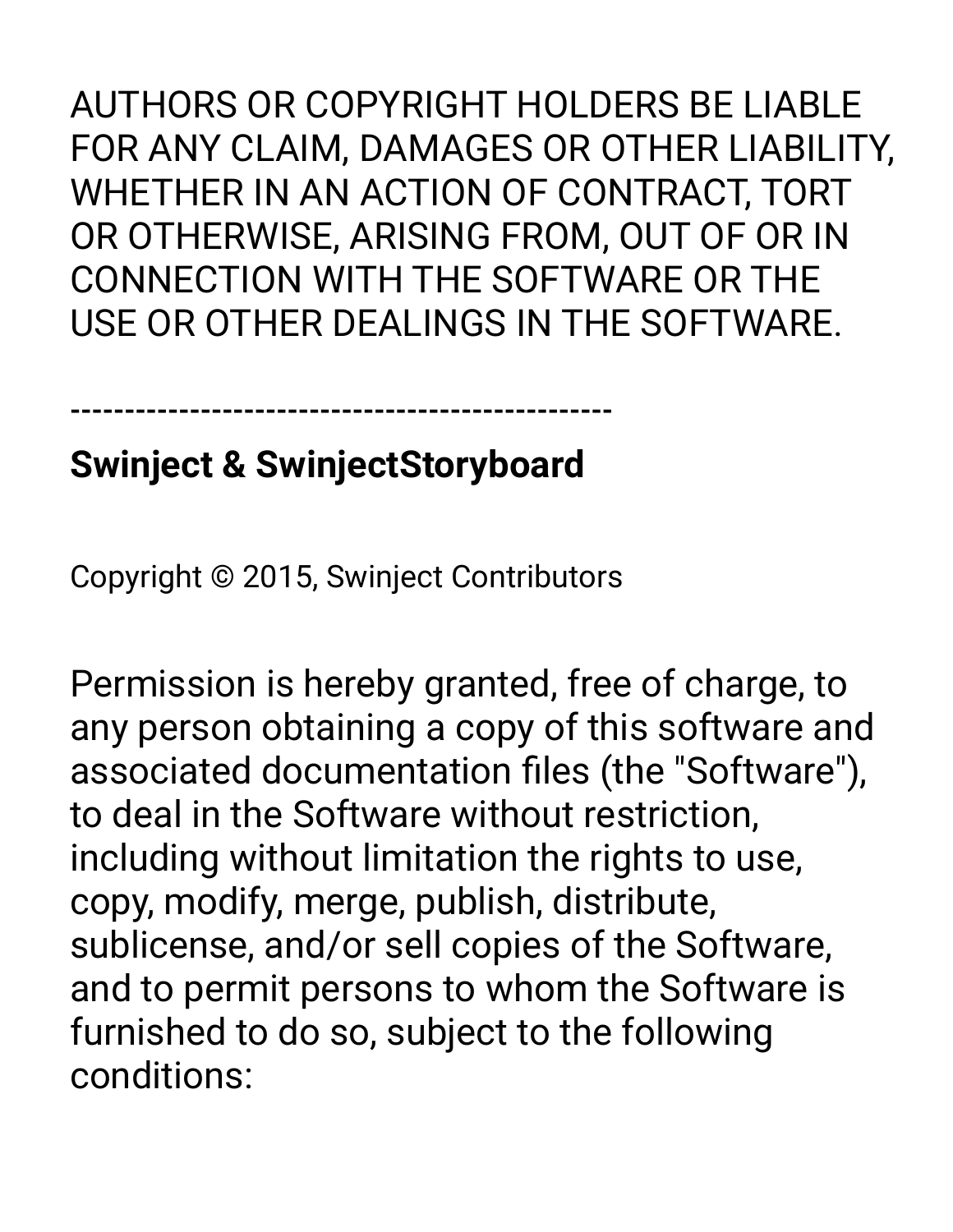The above copyright notice and this permission notice shall be included in all copies or substantial portions of the Software.

THE SOFTWARE IS PROVIDED "AS IS", WITHOUT WARRANTY OF ANY KIND, EXPRESS OR IMPLIED, INCLUDING BUT NOT LIMITED TO THE WARRANTIES OF MERCHANTABILITY, FITNESS FOR A PARTICULAR PURPOSE AND NONINFRINGEMENT. IN NO EVENT SHALL THE AUTHORS OR COPYRIGHT HOLDERS BE LIABLE FOR ANY CLAIM, DAMAGES OR OTHER LIABILITY, WHETHER IN AN ACTION OF CONTRACT, TORT OR OTHERWISE, ARISING FROM, OUT OF OR IN CONNECTION WITH THE SOFTWARE OR THE USE OR OTHER DEALINGS IN THE SOFTWARE.

**--------------------------------------------------** 

**SwiftyBeaver** 

Copyright © 2015 Sebastian Kreutzberger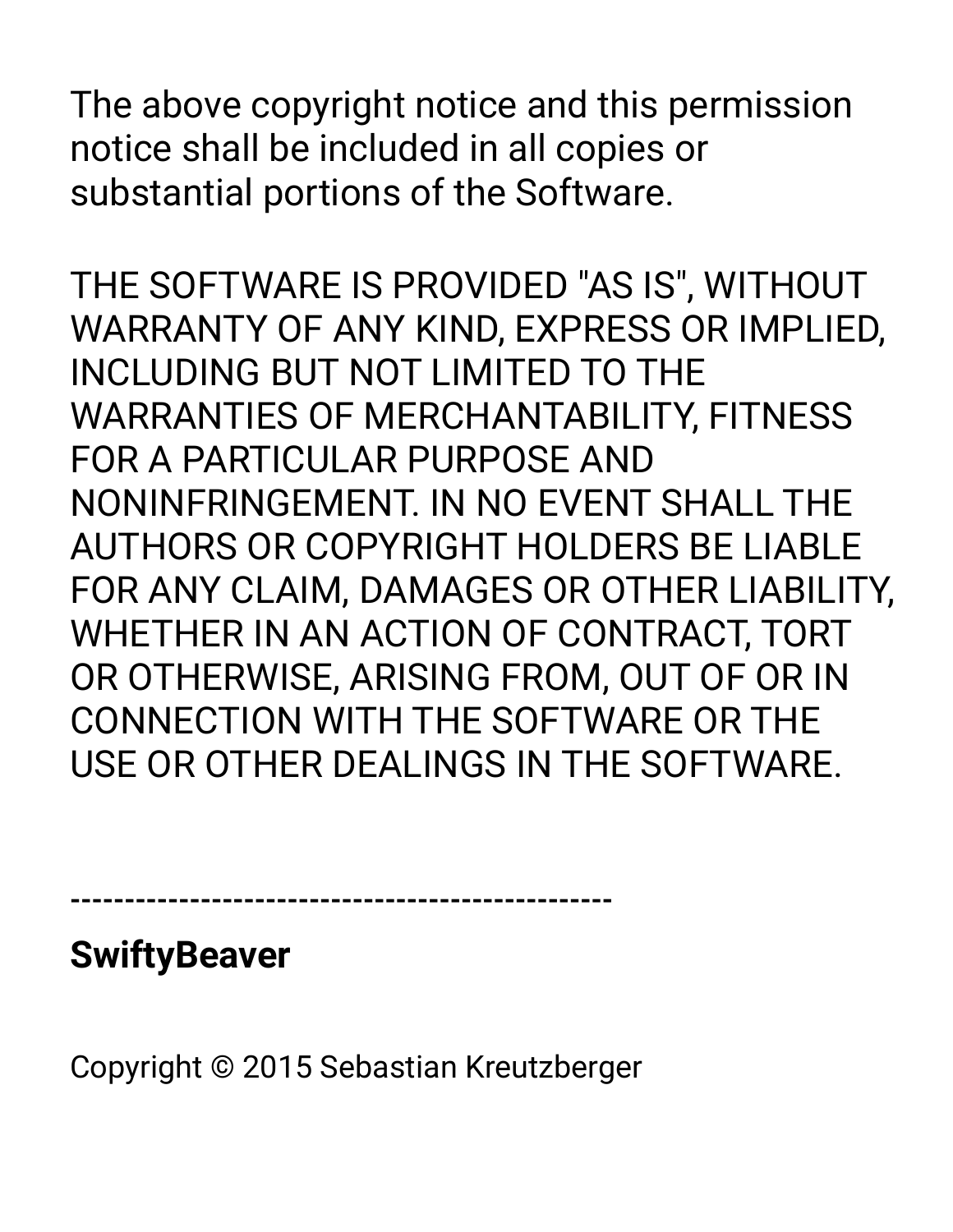Permission is hereby granted, free of charge, to any person obtaining a copy of this software and associated documentation files (the "Software"), to deal in the Software without restriction, including without limitation the rights to use, copy, modify, merge, publish, distribute, sublicense, and/or sell copies of the Software, and to permit persons to whom the Software is furnished to do so, subject to the following conditions:

The above copyright notice and this permission notice shall be included in all copies or substantial portions of the Software.

THE SOFTWARE IS PROVIDED "AS IS", WITHOUT WARRANTY OF ANY KIND, EXPRESS OR IMPLIED, INCLUDING BUT NOT LIMITED TO THE WARRANTIES OF MERCHANTABILITY, FITNESS FOR A PARTICULAR PURPOSE AND NONINFRINGEMENT. IN NO EVENT SHALL THE AUTHORS OR COPYRIGHT HOLDERS BE LIABLE FOR ANY CLAIM, DAMAGES OR OTHER LIABILITY, WHETHER IN AN ACTION OF CONTRACT, TORT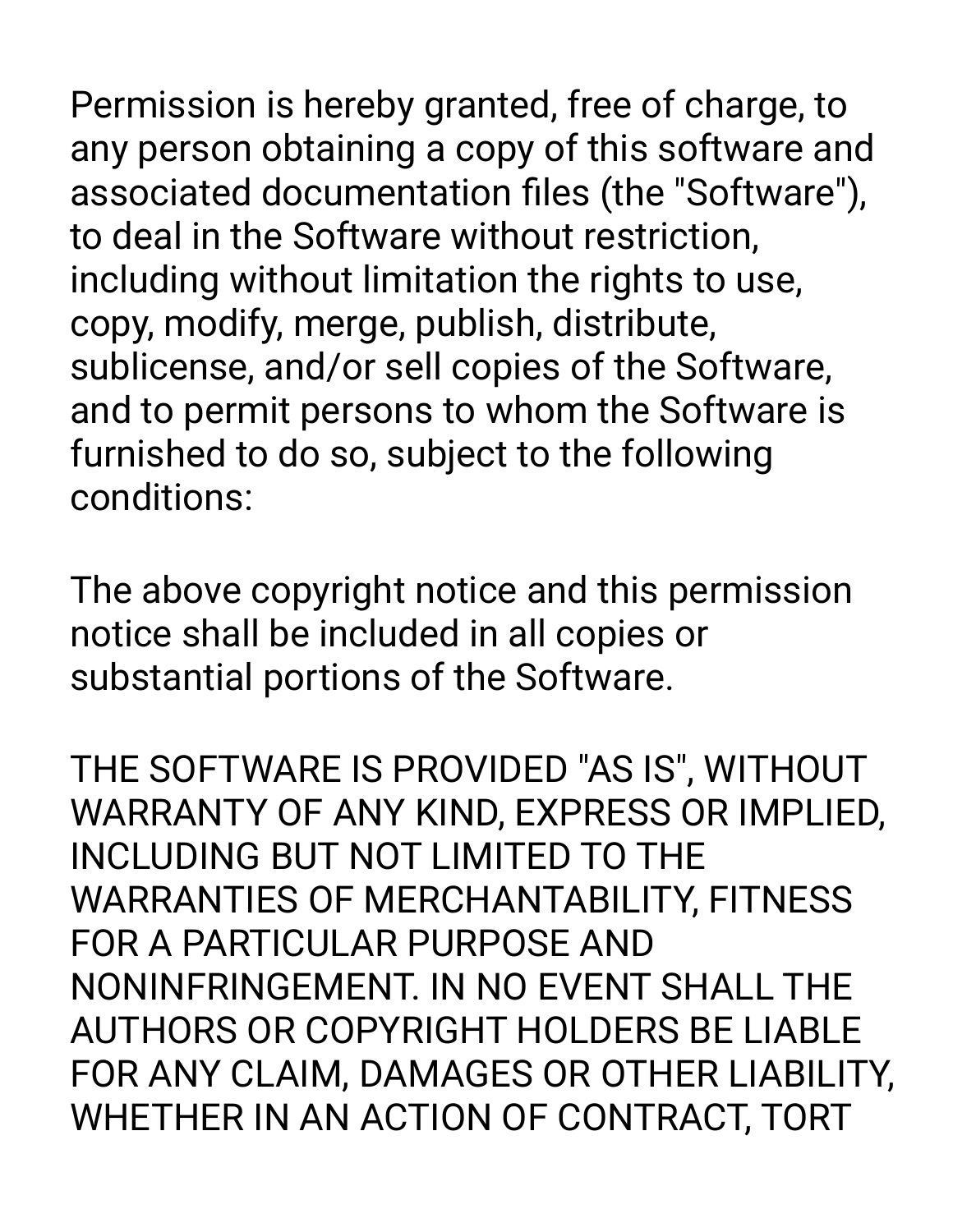OR OTHERWISE, ARISING FROM, OUT OF OR IN CONNECTION WITH THE SOFTWARE OR THE USE OR OTHER DEALINGS IN THE SOFTWARE.

**--------------------------------------------------** 

## **Twinkle**

Copyright © 2015-present patrick piemonte

## **(http://patrickpiemonte.com/)**

Permission is hereby granted, free of charge, to any person obtaining a copy of this software and associated documentation files (the "Software"), to deal in the Software without restriction, including without limitation the rights to use, copy, modify, merge, publish, distribute, sublicense, and/or sell copies of the Software, and to permit persons to whom the Software is furnished to do so, subject to the following conditions: